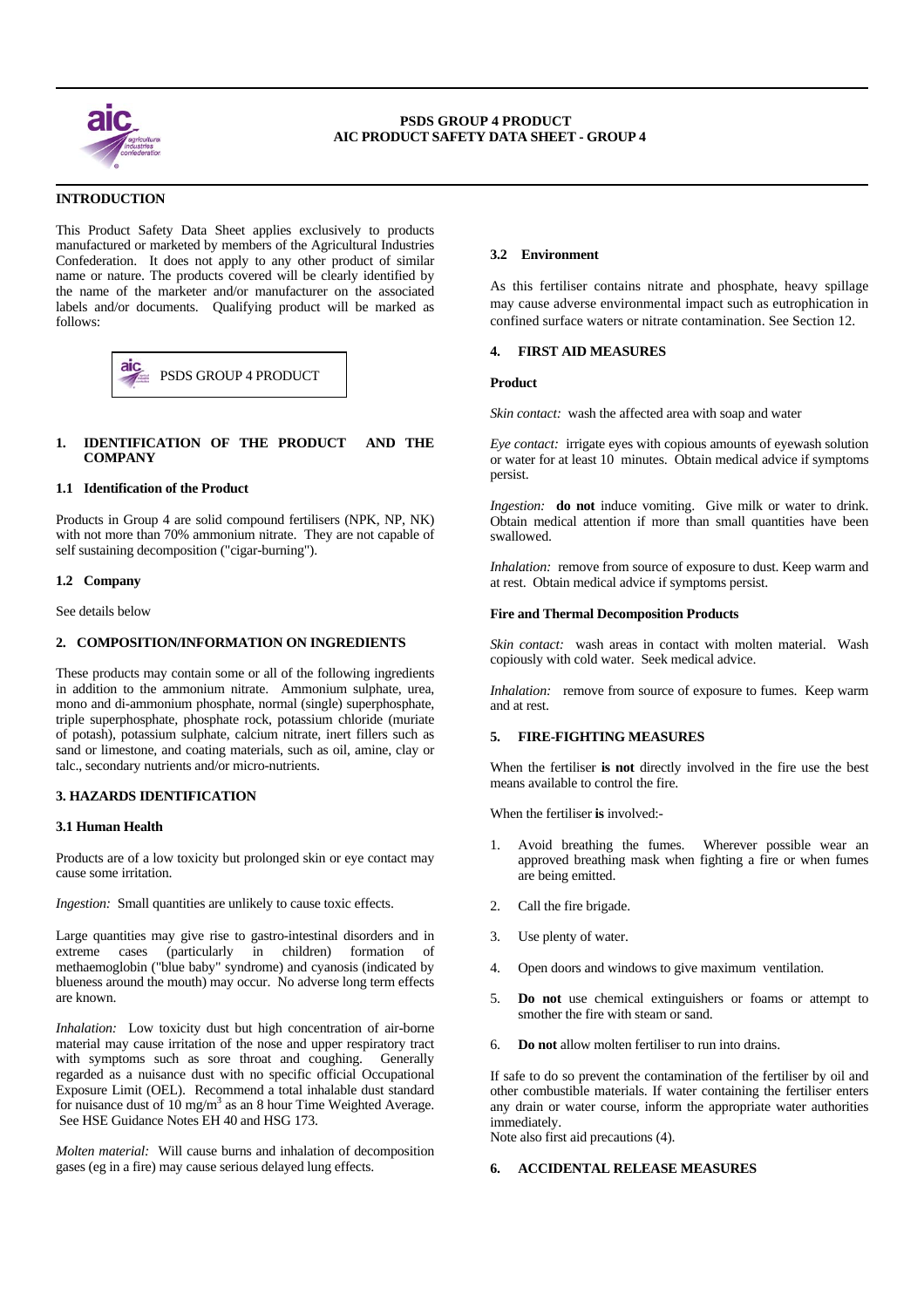Clean up spillage promptly. Sweep up and place in a clean appropriately labelled container. Do not allow to mix with sawdust and other combustible or organic substances.

## **7. HANDLING AND STORAGE**

*7.1 Handling:* Avoid excessive generation of dust. Avoid contamination by materials such as diesel oil, grease and other combustible materials. Avoid unnecessary exposure to the atmosphere to prevent moisture pick-up.

*7.2 Storage:* The basic requirements are the avoidance of involvement in a fire and contamination. Locate away from sources of heat, fire or explosion. Keep away from combustible materials and chemical substances taking particular care on farms to ensure that it is not stored near hay, grain, diesel, etc. Ensure high standard of house-keeping in the storage areas. **Do not** permit smoking or the use of naked lights in the storage area. Buildings used for storage should be dry and well ventilated, stacks therein should be at least 1 metre from walls, eaves and beams. Further storage guidance is given in HSE Guidance IND(G)230L.

## **8. EXPOSURE CONTROL/PERSONAL PROTECTION**

#### **8.1 Occupational exposure limits**

No specific official limits

ACGIH recommended value (1995-1996) for inhalable particulate: TLV/TWA  $10$ mg/m<sup>3</sup>.

#### **8.2 Precautionary and engineering measures**

Avoid high dust concentration and provide ventilation where necessary.

#### **8.3 Personal Protection**

Wear suitable gloves when handling the product over long periods. Use suitable dust respirator if dust concentration is high.

After handling product, wash hands and observe good hygiene practice.

## **9. PHYSICAL AND CHEMICAL PROPERTIES**

| Appearance                          | White grey or brown granules or prills unless                                                                                                                                                                                                                                                                                                                                                                          |
|-------------------------------------|------------------------------------------------------------------------------------------------------------------------------------------------------------------------------------------------------------------------------------------------------------------------------------------------------------------------------------------------------------------------------------------------------------------------|
|                                     | Deliberately coloured during manufacture.                                                                                                                                                                                                                                                                                                                                                                              |
| Odour                               | Odourless.                                                                                                                                                                                                                                                                                                                                                                                                             |
| pH water solution<br>(100g/l)       | Usually $> 4.5$ .                                                                                                                                                                                                                                                                                                                                                                                                      |
| Melting point                       | Depends on composition. May decompose                                                                                                                                                                                                                                                                                                                                                                                  |
|                                     | Before melting $160-170$ °C depending on<br>moisture content                                                                                                                                                                                                                                                                                                                                                           |
| Boiling point                       | $>210^{\circ}$ C (decomposes).                                                                                                                                                                                                                                                                                                                                                                                         |
| Explosive properties                | Not explosive as per EEC test A14 (67/548/EEC).<br>The fertilizer has a high resistance to detonation.<br>This resistance is decreased by the presence<br>Of contaminants and/or high temperatures.<br>Heating under strong confinement (e.g. in<br>Tubes or drains) may lead to a violent reaction<br>Or explosion especially if there is contamination<br>By some of the substances mentioned under<br>Section 10.3. |
| Bulk density<br>Solubility in water | Normally between 900-1100 $\text{kg/m}^3$ .<br>Soluble in water, extent depends on composition                                                                                                                                                                                                                                                                                                                         |

Most formulations are hygroscopic.

Stable under normal storage and handling conditions. Oxidising agent therefore can enhance the combustion of combustible materials. Liberates ammonia when in contact with alkalies eg Caustic Soda, Soda Ash.

Not itself combustible. Melts and decomposes when heated strongly with molten material starting to form between 160 - 165°C. On decomposition gives off water vapour and toxic fumes which may contain oxides of nitrogen and ammonia. Decomposition is accelerated by a number of substances such as acids; carbonaceous materials; chromates; zinc, copper and their alloys; chlorates and reducing agents.

Has a high resistance to detonation. This resistance is decreased by a number of factors such as the presence of contaminants and/or high temperature. Heating under strong confinement (eg in tubes or drains) may lead to a violent reaction or explosion, especially if there is contamination by substances mentioned above.

**Do not** weld or apply heat to equipment or plant which may have contained the fertiliser without first washing thoroughly to remove **all** fertiliser.

## **11. TOXICOLOGICAL INFORMATION**

#### **11.1 General**

See Section 3.1.

## **11.2 Toxicity Data**

Product toxicity will depend on the composition. Ammonium nitrate: LD50 (oral, rat)  $>$  2000mg/kg May cause methæmoglobinæmia See Section 3.1. Monoammonium phosphate:  $LD_{50}$  (oral, rat) > 2000mg/kg Diammonium phosphate:  $LD_{50}$  (oral, rat)  $>$  2000mg/kg Potassium chloride or sulphate:  $LD_{50}$  (oral, rat) > 2000mg/kg Calcium nitrate:  $LD_{50}$  (oral, rat) 2100mg/kg

## **12. ECOLOGICAL INFORMATION**

## **12.1 Mobility**

Very soluble in water. The nitrate ion is mobile. The ammonium ion is adsorbed by soil.

## **12.2 Persistence/Degradability**

The nitrate ion mobile; the ammonium ion is adsorbed by soil particles. Phosphates, whether water or citrate soluble, are translocated in the soil over very short distances and are then immobilised. The dissolved potassium ion in the soil solution is adsorbed by clay minerals; where these are absent in light soils part of the potassium may be leached.

#### **12.3 Bio-accumulation**

The product does not show any bio-accumulation phenomena.

#### **12.4 Ecotoxicity**

Low toxicity to aquatic life.

## **13. DISPOSAL CONSIDERATIONS**

Depending on the degree of contamination, dispose of by use on